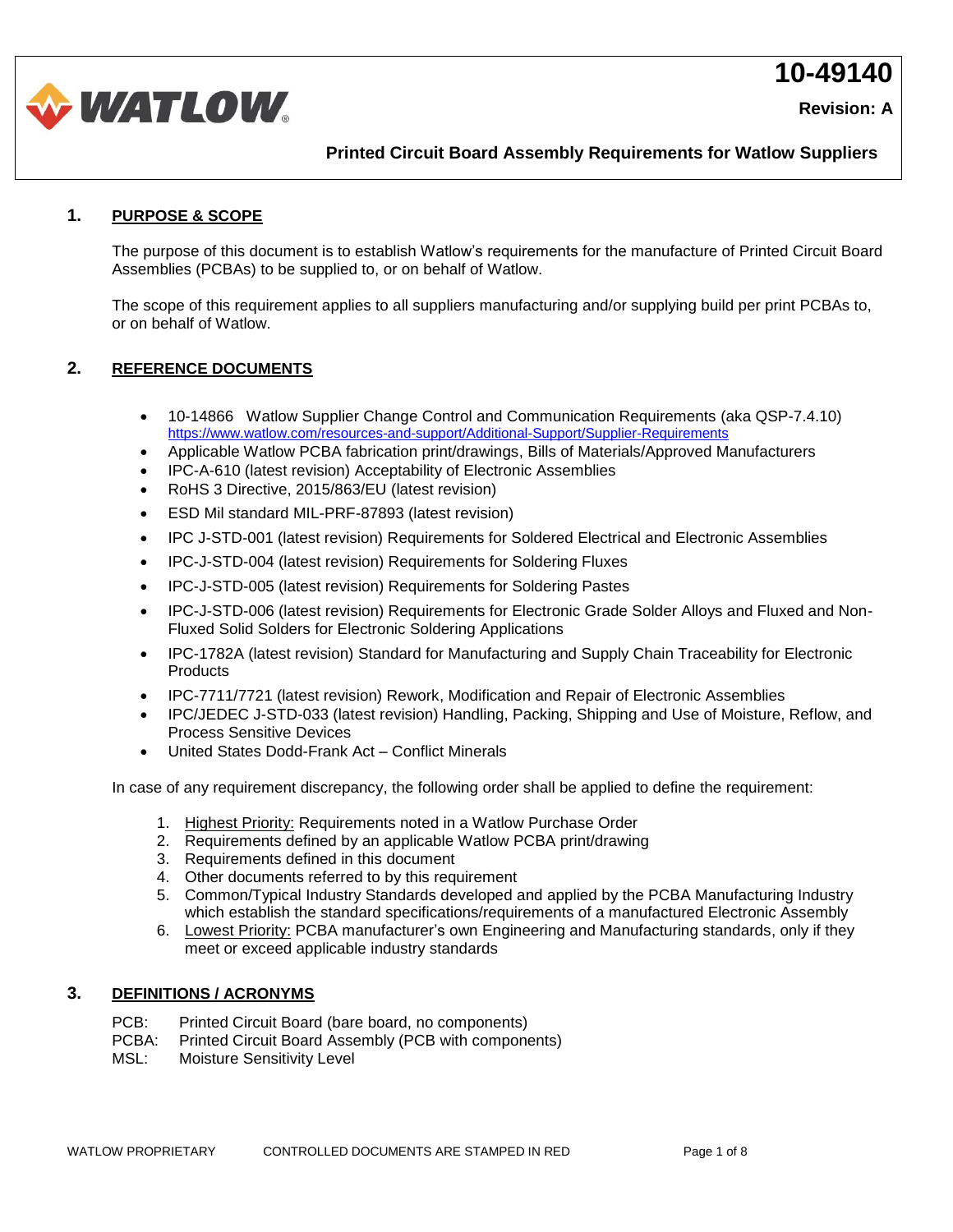**Revision: A** 



**Printed Circuit Board Assembly Requirements for Watlow Suppliers**

### **4. RESPONSIBILITY**

#### **Watlow:**

- Responsible for ensuring this document is updated as requirements change
- Ensure the latest revision is communicated and available to Watlow's PCBA suppliers
- Provide all required PCBA fabrication prints/drawings, test requirements, special assembly instructions, Gerber files, etc. to the supplier

### **Supplier:**

- Responsible for conforming to all requirements defined by this document or notification.
- Communicate and/or seek Watlow Approval of form, fit, function, and process changes and deviations to the manufacture of the PCBA, as defined by Watlow Supplier Change Control and Communication Requirements document 10-14866 (QSP-7.4.10).

### **5. REQUIREMENTS**

### HEALTH, SAFETY, ENVIRONMENT (HSE)

- PCBA manufacturers are expected to abide by all local, state, and federal HSE laws and regulations applicable to their business
- All Watlow suppliers are expected to operate and sustain a safety system/program, which shall include policies, procedures, training, audits, and maintaining a safe and orderly work environment
- Compliant to RoHS 3 Directive, 2015/863/EU (latest revision) when specified by Watlow
- Compliant to the United States Dodd-Frank Act regarding Conflict Mineral traceability
- Utilize a Perfluorooctanoic acid (PFOP) free manufacturing process

### **QUALITY**

- All suppliers and their manufacturing locations of PCBAs for Watlow must have ISO9001 registered Quality Management Systems in operation, or similar QMS registration (ie., IATF16949, AS900X, etc.)
- PCBA Supplier shall comply to Watlow's Supplier Requirements Manual: <https://www.watlow.com/resources-and-support/Additional-Support/Supplier-Requirements>
- PCBA's supplied to, or on behalf of Watlow, are expected to conform to the requirements stated in this document, purchase orders, Watlow prints, specifications, and applicable industry standards
- Supplier shall only use Watlow approved components defined by the Bill of Material and any deviations shall be approved by Watlow
- Change Control: All PCBA suppliers are subject to Watlow's Supplier Change Control and Communication Requirements Process, document 10-14866, including the completion of training annually: <https://www.watlow.com/resources-and-support/Additional-Support/Supplier-Requirements>
	- o The change control level for PCBA's is **Level 4**, unless otherwise noted on print or PO
- As required, the PCBA supplier and Watlow shall agree to a "Supplier Readiness Plan" for each Watlow part number or product family transferring from Watlow, which shall define the project schedule, timing of prototype sample builds, pre-production builds, audits, FAIR/PPAP builds, FAIR/PPAP approvals, etc.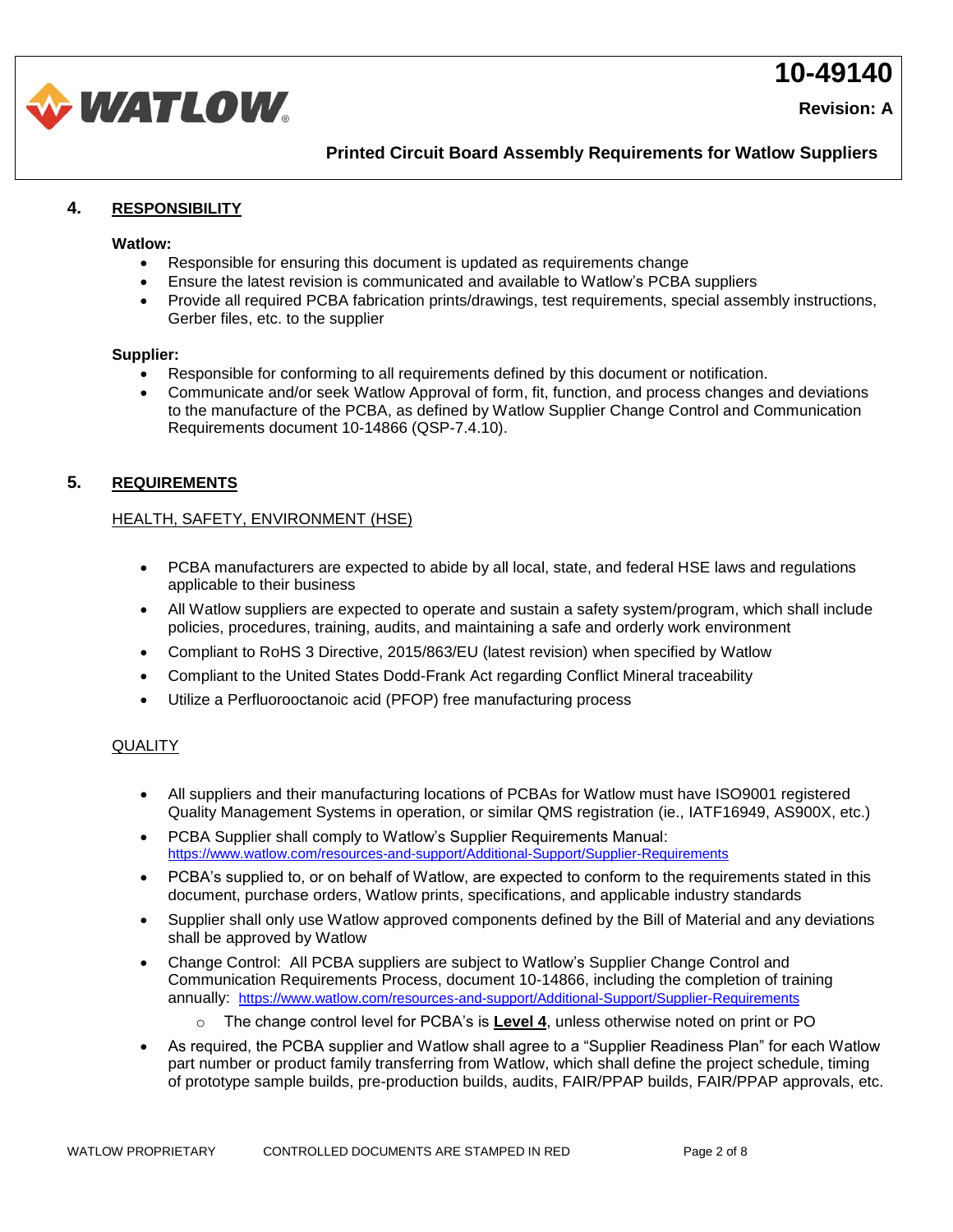



**Printed Circuit Board Assembly Requirements for Watlow Suppliers**

### **AGENCY**

- All manufacturing facilities producing PCBA's for use in a Watlow Agency Approved Product shall comply to the following:
	- $\circ$  Supplier shall be an approved UL and/or CSA manufacturing site and...
		- subject to quarterly audits by all agencies as applicable
		- required to provide traceability of components used to auditors
		- add mark or label on assembly indicating the facility where manufactured for traceability

### WORKMANSHIP STANDARDS

- PCBAs for Watlow shall be built in accordance with IPC J-STD-001 Class 2 requirements, unless otherwise specified in this document, Purchase Order, or Watlow PCBA print/drawing
- PCBAs for Watlow shall be inspected in accordance with IPC-A-610 Class 2 requirements, unless otherwise specified in this document, Purchase Order, or Watlow PCBA print/drawing
- Materials/PCBs used on Watlow products shall be stored and handled in accordance with J-STD-033 and their MSL level.

### MANUFACTURING CAPABILITY

- PCBA manufacturers shall have the following capability available to Watlow:
	- o SMT solder paste screening (Lead Free, no clean)
	- o SMT glue application
	- o AOI (not required but preferred)
	- o SMT reflow oven
	- o Wave Solder (Lead Free, no clean)
	- o In Circuit Testing
	- o X-Ray for BGA and hole fill requirement verification
	- o Selective Solder Equipment
	- o F-Terminal Inserter (dependent on PCBA)
	- o Through Hole Part Preparation (dependent on PCBA)
	- o Conformal Coater (dependent on PCBA)
	- o Compliance to ESD Mil standard MIL-PRF-87893
	- o Aqueous board cleaning (not required but may be considered an option for select PCBAs)

### MANUFACTURING MATERIALS

- The following chart identifies the Watlow Approved No-Clean solder chemistries, no alternatives can be used unless approved by Watlow
- Once a First Article Inspection for a PCBA is approved by Watlow, any material changes, even if it is a change to an already approved material listed, a change request as defined by Watlow Supplier Change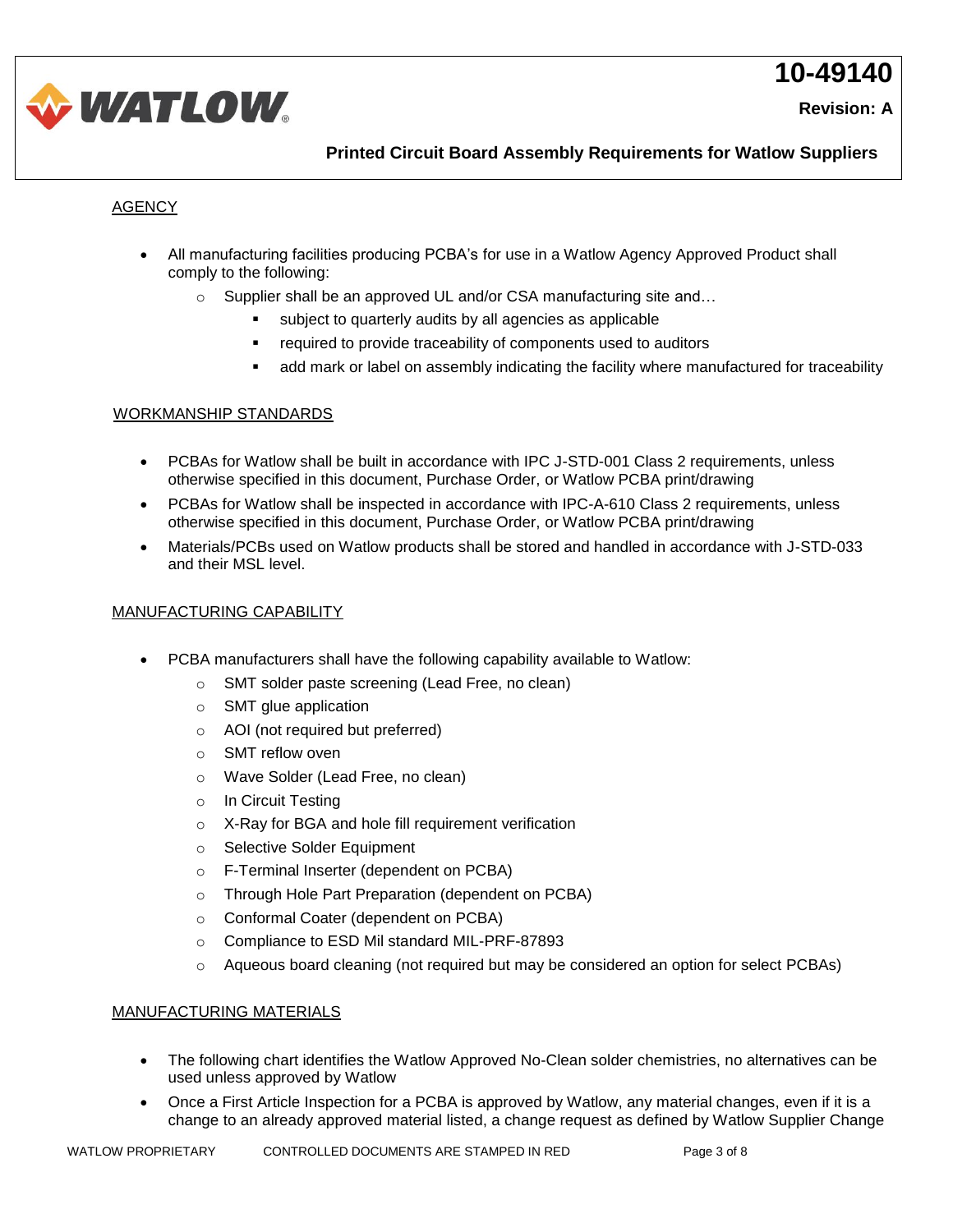



## **Printed Circuit Board Assembly Requirements for Watlow Suppliers**

Control and Communication Requirements document 10-14866 (QSP-7.4.10).must be submitted and approved by Watlow

| <b>Material Types (No Clean Only)</b>                                   | <b>Approved by Watlow</b>                                                                                  |  |
|-------------------------------------------------------------------------|------------------------------------------------------------------------------------------------------------|--|
| <b>Lead Free Solder Paste</b>                                           | Kester NXG1<br>AIM M8 SAC305<br>AIM SAC305                                                                 |  |
| Lead Free Solder Bar                                                    | Indium SN995<br><b>Metallic Resources SAC305</b><br>AIM SAC305<br>AIM REL61<br><b>AIM - Sn100C</b>         |  |
| <b>Lead Free Selective Solder</b>                                       | Indium SN995<br><b>Metallic Resources SAC305</b><br><b>AIM - Sn100C</b>                                    |  |
| <b>Lead Free Wire Solder</b>                                            | Kester 275<br>Alpha Telecore Plus SAC305<br>AIM SAC305<br>Pb-Free Sn 100C glow core wire 2.5%<br>AIM REL61 |  |
| Lead Free Wave Solder Flux                                              | Kester 979<br>Kester 959<br>AIM NC265<br>AIM FX16                                                          |  |
| <b>Lead Free Selective Solder Flux</b>                                  | Kester Select 10 Flux<br>Kester 959<br>AIM NC265                                                           |  |
| Lead Free Hand Applied Flux                                             | Warton Metals Activ8 102 Liquid Flux<br>AIM NC254<br>AIM NC265                                             |  |
| <b>Leaded Solder Paste</b>                                              | Kester EP256<br>AIM M8 Sn63/Pb37                                                                           |  |
| <b>Leaded Solder Bar</b>                                                | Indium 63/37<br><b>Metallic Resources Sn63</b><br><b>AIM Sn63/37</b>                                       |  |
| <b>Leaded Wave Solder Flux</b>                                          | Kester 979<br>Kester 959<br>AIM NC265                                                                      |  |
| <b>Leaded Wire Solder</b>                                               | Kester 245<br>Multicore 64/37<br>AIM Sn63/Pb37 Glow Core Wire                                              |  |
| <b>Conformal Coatings</b><br>(will be defined on PCBA Final Assy Print) | <b>DOWSIL 3-1953</b><br>Humiseal 1A33                                                                      |  |
| <b>SMT Adhesive</b>                                                     | Loctite 3261<br>Heraeus PD955PR<br>Loctite 3616                                                            |  |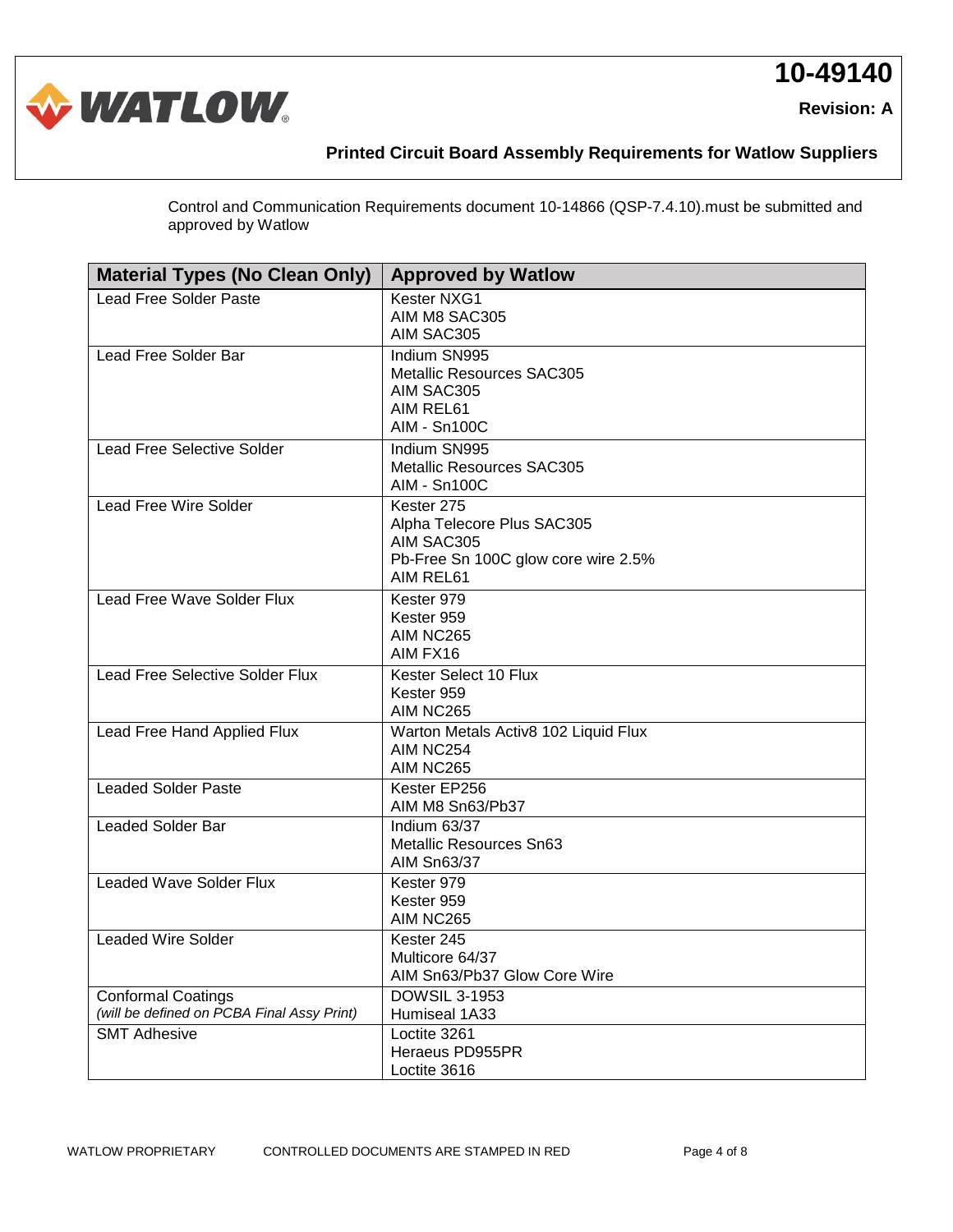**Revision: A** 



**Printed Circuit Board Assembly Requirements for Watlow Suppliers**

- Any alternatives to the materials/chemistries listed above are expected to comply with following standards and be approved by Watlow prior to use:
	- o IPC-J-STD-004 (latest revision) Requirements for Soldering Fluxes
	- o IPC-J-STD-005 (latest revision) Requirements for Soldering Pastes
	- o IPC-J-STD-006 (latest revision) Requirements for Electronic Grade Solder Alloys and Fluxed and Non-Fluxed Solid Solders for Electronic Soldering Applications

### CLEANLINESS

• PCBA – Finished Assembly Cleanliness shall be in accordance with IPC-A-610 and J-STD-001

### REWORK

- All rework to a PCBA shall be done in accordance with IPC-7711/7721 and meet all stated requirements for the PCBA, including IPC-A-610 and J-STD-001 Class 2 requirements when completed
- If rework is not allowed or limited to certain components on a Watlow PCBA, this requirement will be defined on the part's final assembly print or Purchase Order
- Individual SMT component rework should be limited to no more than six (6) heating cycles (unless the part manufacturer specification defines otherwise) including SMT, wave, and Selective Solder operations, as well as heating up for part removal and part reattach.
- Repair (modified from original state) of PCB/PCBA's is not allowed

### CRITICAL FEATURES

• If there are critical features, operations, assembly methods, etc., applicable to a PCBA, these requirements shall be identified in the part's final assembly print or on a Purchase Order

### MEDIA ACCESS CONTROL IDENTIFIER (MAC ID)

• If MAC ID is required, specific details will be defined in the assembly print/drawing document or Purchase Order for the product being manufactured

### PROGRAMMING

• If programming is required, details shall be agreed upon prior to submitting first prototype samples being manufactured and supplied

### **TESTING**

- Testing of all PCBA's supplied to Watlow is expected (ie. In Circuit Testing (ICT), Flying Probe, Hi-Pot, functional, etc.) or as otherwise agreed
	- o For reference only: Watlow uses KEYSIGHT 3070 ICT equipment
- Test result status shall be identifiable on the PCBA and on each individual PCBA if in multiple up panel form, using a stamp, label, or other method and location of mark as approved by Watlow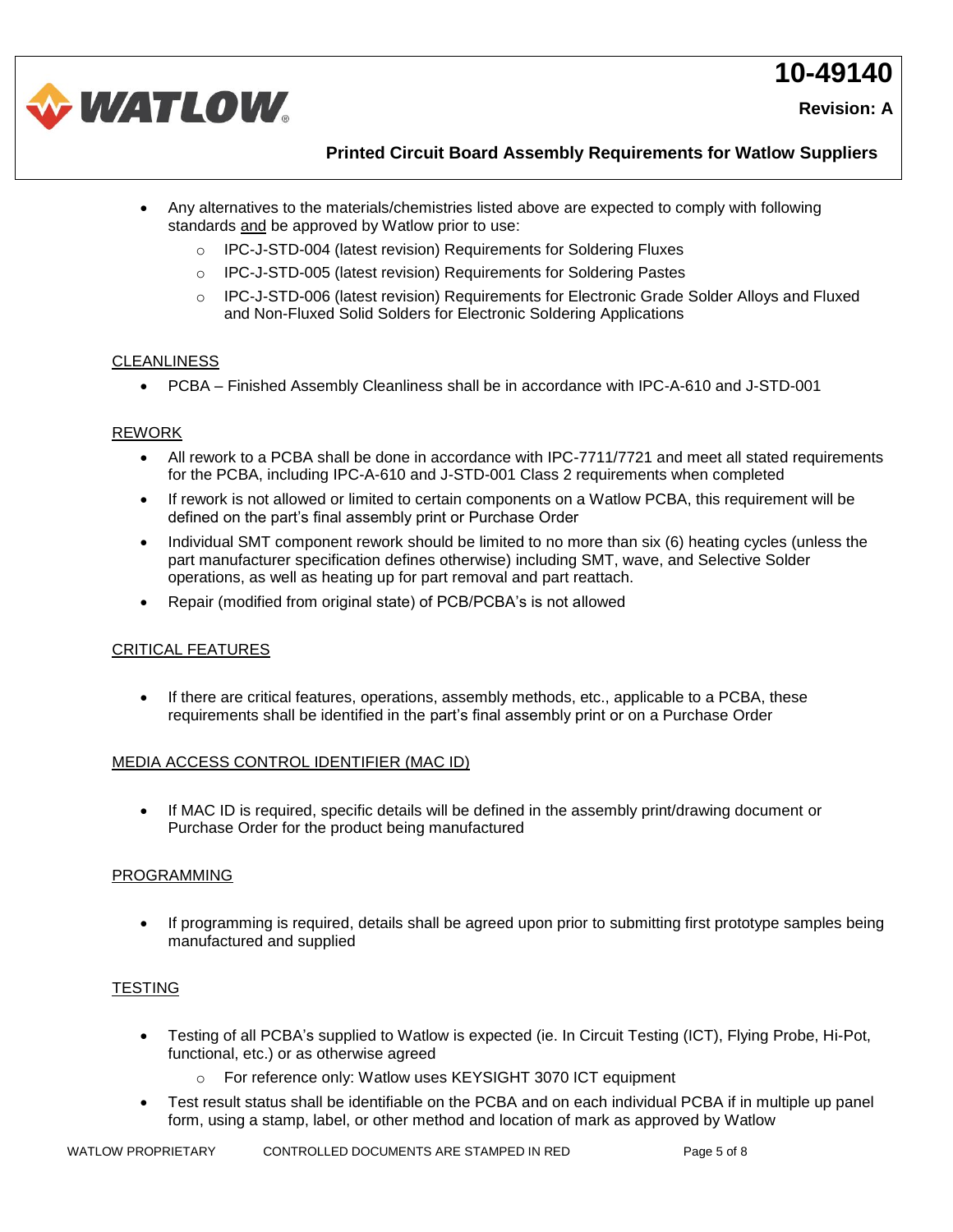**Revision: A** 



**Printed Circuit Board Assembly Requirements for Watlow Suppliers**

• X-OUT boards in a multiple up panel are NOT allowed to be shipped to Watlow without Watlow approval and if allowed, shall be clearly identified visually as non-conforming

### TRACEABILITY/LABELING/SERIALIZATION

- The PCBA supplier shall comply to IPC-1782A Standard for Manufacturing and Supply Chain Traceability for Electronic Products, Class/Level 1 (Basic) unless otherwise defined
- Each individual PCBA delivered to Watlow shall have a date code and manufacturer identification and serialization label, or other as approved by Watlow applied to each PCBA and each individual PCBA if supplied in panel form, conforming to the following:
	- o Date Code shall be in the year-week format: (YY/WW), ie, a date code of 2133 would be the 33rd week of 2021
	- $\circ$  The location of the manufacturer label shall be defined on the Watlow PCBA print

### CERTIFICATE of COMPLIANCE

- Certificate of Compliance shall be provided with each lot and shall include:
	- o Watlow part number and quantity
	- o Manufacture Lot/Date Code
	- o Watlow revision of Bill of Material produced
	- o Factory address/location of manufacturing facility
	- o UL File information
	- o Name and signature of person certifying

#### PACKAGING REQUIREMENTS

- Each PCBA (panel or single board form) shall each be contained in a clean, dry, sulfur-free, ESD shielded package and secured in an outer shipping container which is able to withstand common carrier shock, drops, and handling without damage
- Quantity of PCBA's per shipping container will vary and will be mutually agreed between supplier and **Watlow**
- Each package shall be labeled with Watlow part number, date code/date of manufacture, supplier name, Purchase Order, and quantity
- Reusable packaging to eliminate the need for shielded ESD bags, corrugated cardboard, and other dunnage typical of packing is recommended whenever possible, but shall be approved by Watlow prior to implementing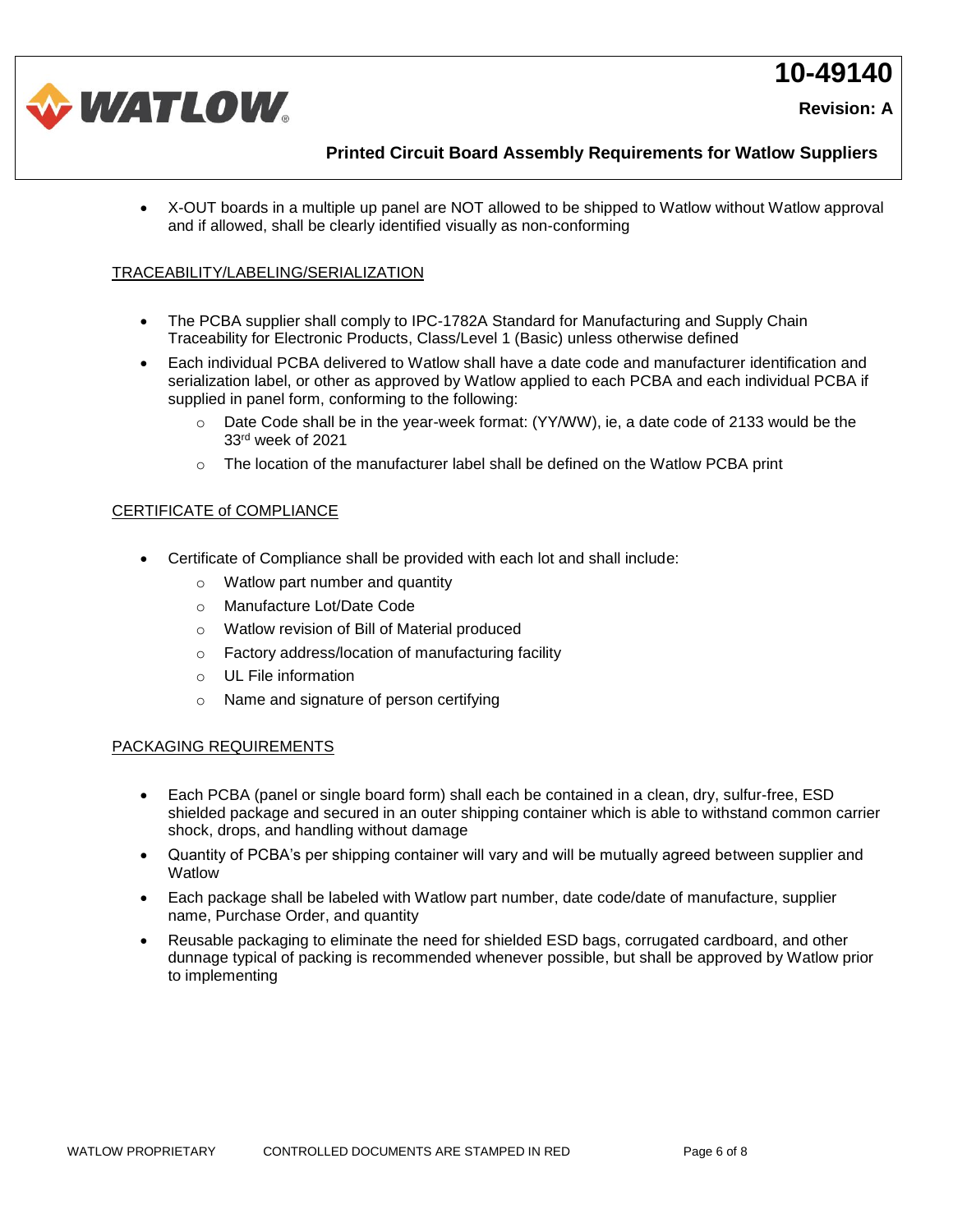



**Printed Circuit Board Assembly Requirements for Watlow Suppliers**

## FIRST ARTICLE INSPECTION REPORTS (FAIR's) and/or PRODUCTION PART APPROVAL (PPAP's)

- FAIR's shall be submitted and approved for all part numbers prior to starting mass production, unless a Watlow print or Purchase Order indicates a PPAP is required
- FAIR's and PPAP's submitted to Watlow shall include the following:
	- o Design Records/Requirements documentation
	- o Bill of Materials (BOM) comparison; Supplier's BOM compared to Watlow's BOM, including component manufacturers used
	- o Process Flow Diagrams and Process Failure Mode and Effects Analysis (PFMEA)
	- o Control Plan, Work Instructions, and applicable Manufacturing Records
	- $\circ$  In Circuit Testing (ICT) and other test/inspection records (Gage R&R)
	- o Balloon/bubble drawing, all print dimensions and notes
	- o Certificate of Compliance
	- o Change Records
	- o Customer Approval Form or Part Submission Warrant (PSW)
	- o Other documents or data (if specified)
- FAIR/PPAP Approval
	- o Watlow interim or full approval of a FAIR or PPAP indicates the manufacturing process "lock in" is in effect, change control requirements in effect, and the manufacturer is approved to begin mass production
		- Interim approval indicates there are additional conditions needing to be satisfied, which shall require a completion plan be submitted by the supplier
		- Watlow will determine the deliverables necessary, which may include a new FAIR or PPAP, prior to granting full approval
- Following "lock in", a FAIR or PPAP shall be submitted to Watlow if a change requiring approval by Watlow (see document 10-14866 aka QSP-7.4.10) is initiated by Watlow or the supplier, prior to implementation of the change into mass production